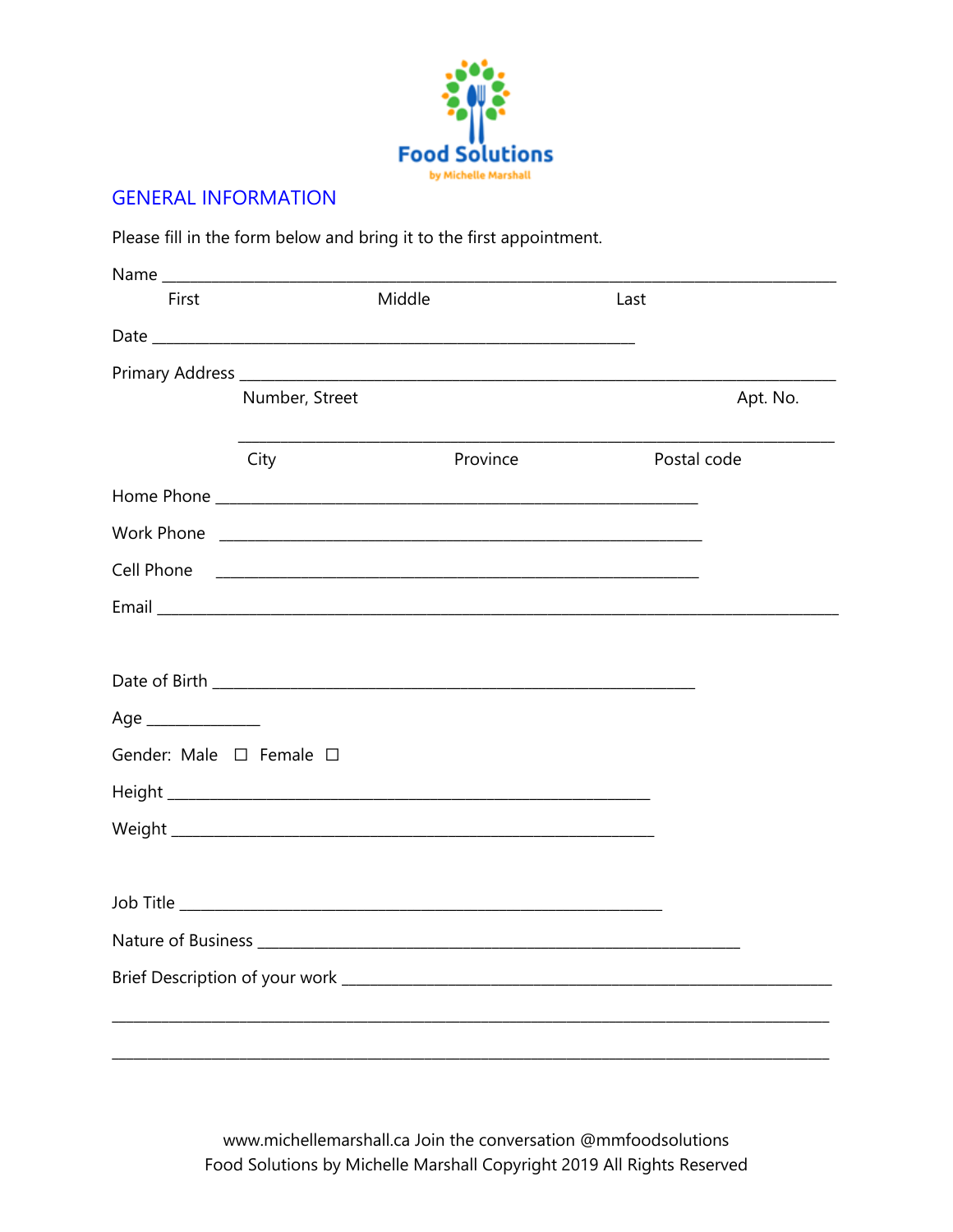

Allergies

| Medication / Supplement | <b>Food Reaction</b> |  |
|-------------------------|----------------------|--|
|                         |                      |  |
|                         |                      |  |
|                         |                      |  |
|                         |                      |  |
|                         |                      |  |

Main Health Complaint / Symptoms: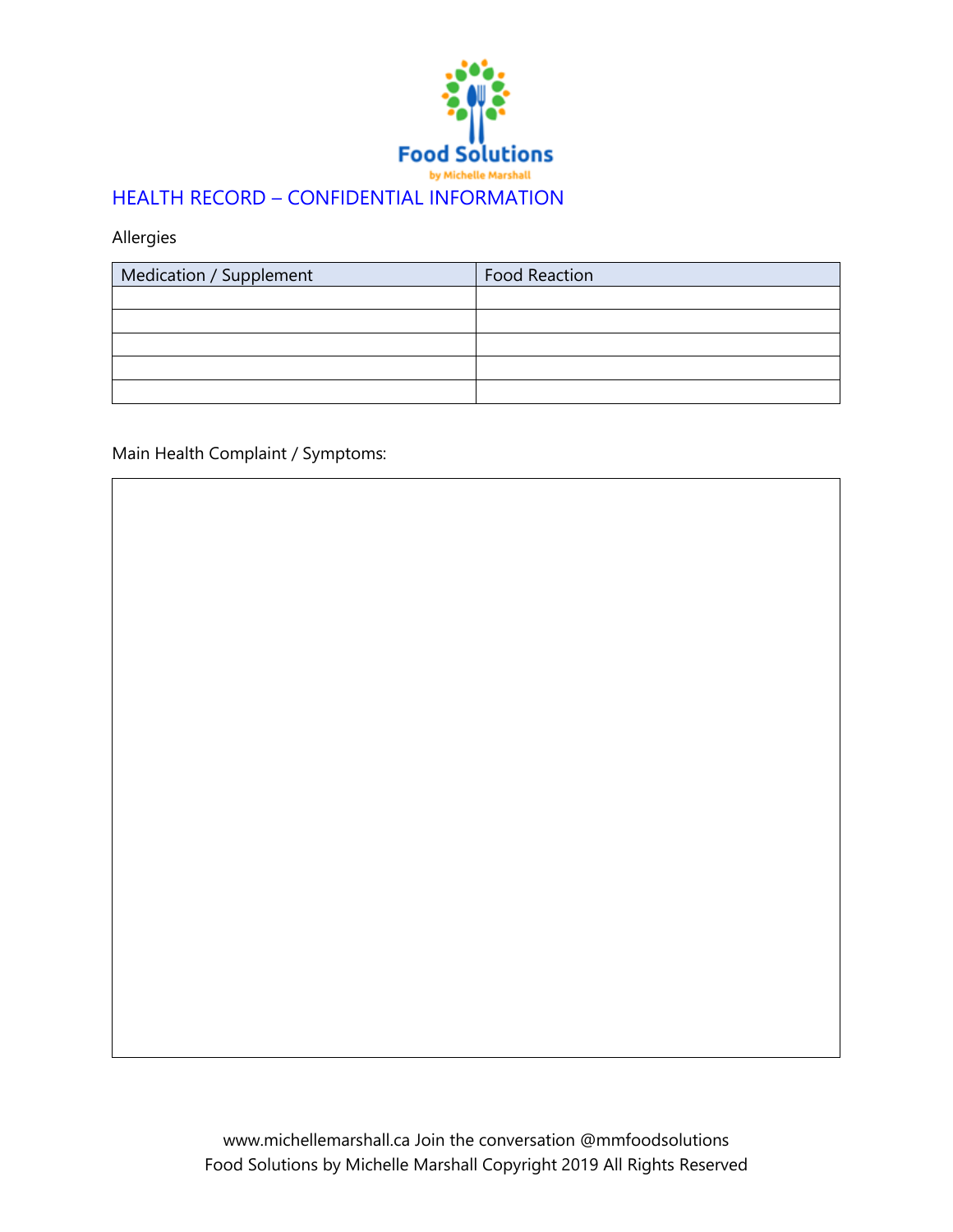

# COMPLAINTS/CONCERNS

When did your illness first begin?

Did something trigger your change in health?

When was the last time you felt well?

What makes you feel worse? (Food, exercise, habits)

What makes you feel better? (Food, exercise, habits)

#### ORAL THERAPIES

| Rx Medications/OTC Meds/   | OTC drugs, vitamins, herbal or homeopathic |
|----------------------------|--------------------------------------------|
| <b>Recreational Drugs:</b> | medicines you are taking and the dosages:  |
|                            |                                            |
|                            |                                            |
|                            |                                            |
|                            |                                            |
|                            |                                            |
|                            |                                            |
|                            |                                            |
|                            |                                            |
|                            |                                            |
|                            |                                            |
|                            |                                            |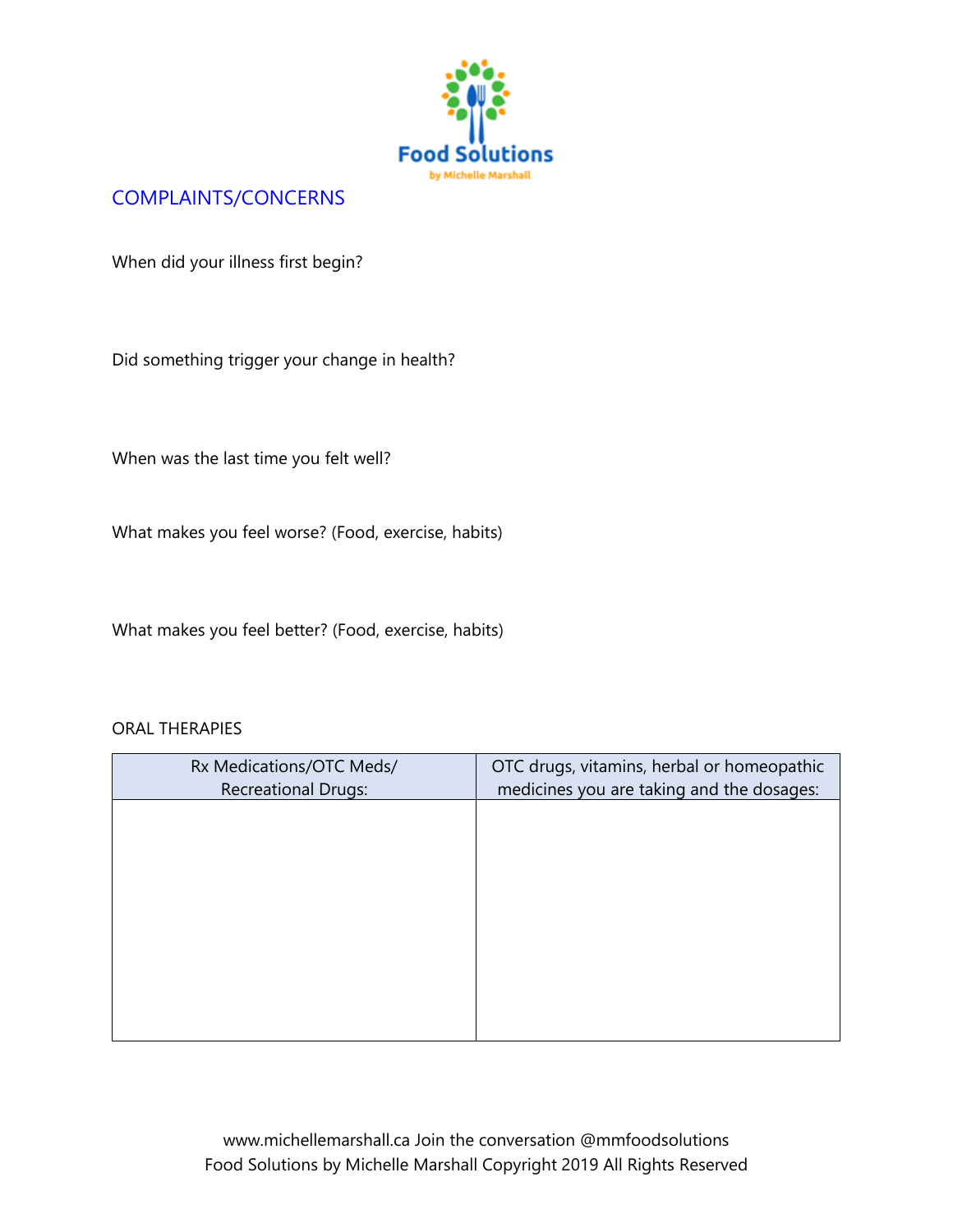

# NUTRITION HISTORY

| Have you ever had a nutrition consultation? Yes $\Box$ No $\Box$<br>Have you made any changes in your eating habits because of your health? Yes $\Box$ No $\Box$                                                   |  |  |  |  |  |  |
|--------------------------------------------------------------------------------------------------------------------------------------------------------------------------------------------------------------------|--|--|--|--|--|--|
|                                                                                                                                                                                                                    |  |  |  |  |  |  |
| Do you currently follow a special diet or nutritional program?<br>Low Fat □ Low Carb □ High Protein □ Low Sodium □ Diabetic □ No Dairy □<br>No Wheat □ Gluten Restricted □ Vegetarian □ Vegan □ Other: ___________ |  |  |  |  |  |  |
| Do you avoid any particular foods? Why?                                                                                                                                                                            |  |  |  |  |  |  |
| If you could eat a few foods a week, what would they be?                                                                                                                                                           |  |  |  |  |  |  |
| <u> 1989 - Johann Stoff, amerikan bestein de stad in de stad in de stad in de stad in de stad in de stad in de st</u><br>Do you read food labels? Yes $\Box$ No $\Box$                                             |  |  |  |  |  |  |
| How many meals do you eat out per week? _____________                                                                                                                                                              |  |  |  |  |  |  |
| What the most important thing you think you should change about your diet to improve health?                                                                                                                       |  |  |  |  |  |  |
| <b>SMOKING</b>                                                                                                                                                                                                     |  |  |  |  |  |  |
| Currently smoking? Yes □ No □ How many years? _______ Packs per day: __________<br>Attempts to quit: ________________                                                                                              |  |  |  |  |  |  |
|                                                                                                                                                                                                                    |  |  |  |  |  |  |
| Second Hand Smoke Exposure? ______________                                                                                                                                                                         |  |  |  |  |  |  |
| <b>ALCOHOL INTAKE</b>                                                                                                                                                                                              |  |  |  |  |  |  |
| How many drinks currently per week? ________________ Type: _____________________                                                                                                                                   |  |  |  |  |  |  |
| Previous alcohol intake? None □ Mild □ Moderate □ High □                                                                                                                                                           |  |  |  |  |  |  |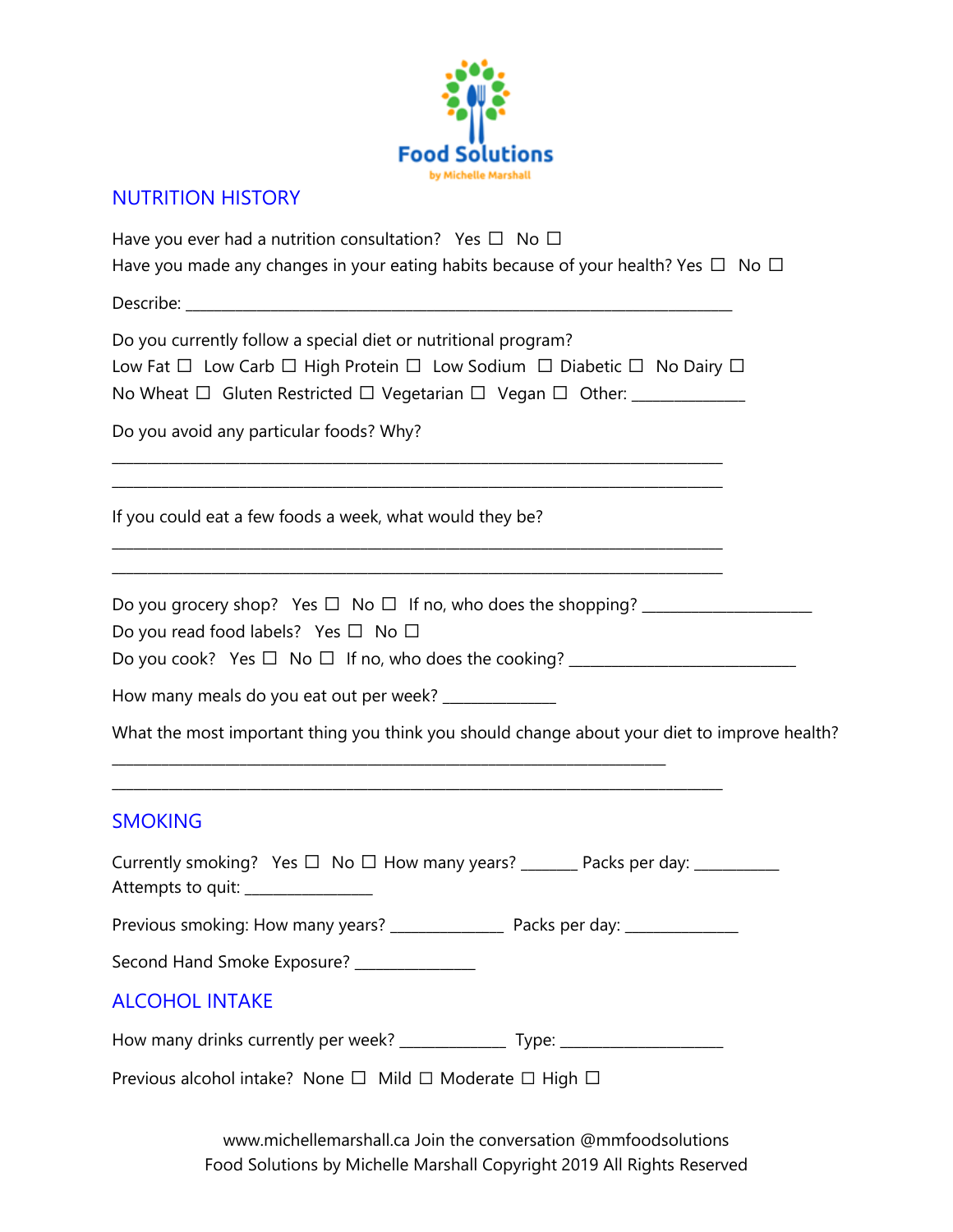

#### OTHER BEVEREGES

| Coffee $\Box$ Tea $\Box$ Water $\Box$ Tap / Brita / other: $\Box$ Milk $\Box$ Wine $\Box$ Fruit Juice $\Box$ |             |
|--------------------------------------------------------------------------------------------------------------|-------------|
| Vegetable Juice $\Box$ Juicer $\Box$ Herbal Tea $\Box$ Soft drinks $\Box$                                    |             |
| Other: ________________________                                                                              | Chew Gum: □ |
| <b>EXERCISE</b>                                                                                              |             |

What do you do for exercise? \_\_\_\_\_\_\_\_\_\_\_\_\_\_\_\_\_\_\_\_\_\_\_\_\_\_\_\_\_\_\_\_\_\_\_\_\_\_\_\_\_\_\_\_\_\_\_\_\_\_\_\_\_\_\_\_\_\_\_

Frequency: \_\_\_\_\_\_\_\_\_\_\_\_\_\_\_\_\_\_\_\_\_\_\_\_\_\_\_\_\_\_\_\_\_\_\_\_\_\_\_\_\_\_\_\_\_\_\_\_\_\_\_\_\_\_\_\_\_\_\_\_\_\_\_\_\_\_\_\_\_\_\_\_\_\_\_\_\_\_\_

Rate your level of motivation for including exercise in your life? Low  $\Box$  Medium  $\Box$  High  $\Box$ 

\_\_\_\_\_\_\_\_\_\_\_\_\_\_\_\_\_\_\_\_\_\_\_\_\_\_\_\_\_\_\_\_\_\_\_\_\_\_\_\_\_\_\_\_\_\_\_\_\_\_\_\_\_\_\_\_\_\_\_\_\_\_\_\_\_\_\_\_\_\_\_\_\_\_\_\_\_\_\_\_\_\_\_\_\_\_\_\_\_\_\_\_\_\_\_\_\_

List problems that limit activity: \_\_\_\_\_\_\_\_\_\_\_\_\_\_\_\_\_\_\_\_\_\_\_\_\_\_\_\_\_\_\_\_\_\_\_\_\_\_\_\_\_\_\_\_\_\_\_\_\_\_\_\_\_\_\_\_\_\_\_\_\_\_\_

Do you feel unusually fatiqued after exercise? Yes  $\Box$  No  $\Box$ 

Describe: \_\_\_\_\_\_\_\_\_\_\_\_\_\_\_\_\_\_\_\_\_\_\_\_\_\_\_\_\_\_\_\_\_\_\_\_\_\_\_\_\_\_\_\_\_\_\_\_\_\_\_\_\_\_\_\_\_\_\_\_\_\_\_\_\_

Do you usually sweat when exercising? Yes  $\Box$  No  $\Box$ 

### STRESS/COPING

Do any events/moments in your life stand out as being more stressful?

\_\_\_\_\_\_\_\_\_\_\_\_\_\_\_\_\_\_\_\_\_\_\_\_\_\_\_\_\_\_\_\_\_\_\_\_\_\_\_\_\_\_\_\_\_\_\_\_\_\_\_\_\_\_\_\_\_\_\_\_\_\_\_\_\_\_\_\_\_\_\_\_\_\_\_\_\_\_\_\_\_\_\_\_\_\_

\_\_\_\_\_\_\_\_\_\_\_\_\_\_\_\_\_\_\_\_\_\_\_\_\_\_\_\_\_\_\_\_\_\_\_\_\_\_\_\_\_\_\_\_\_\_\_\_\_\_\_\_\_\_\_\_\_\_\_\_\_\_\_\_\_\_\_\_\_\_\_\_\_\_\_\_\_\_\_\_\_\_\_\_\_\_

What do you worry about most in your life?

What do you do to relieve stress and relax?

Do you feel your life has meaning and purpose? Yes  $\Box$  No  $\Box$ Do you believe stress is currently reducing the quality of life? Yes  $\Box$  No  $\Box$ Do you like the work you do? Yes  $\Box$  No  $\Box$ 

Daily Stressors: Rate on a scale of 1-10

Work \_\_\_\_\_\_\_ Family \_\_\_\_\_\_\_ Social \_\_\_\_\_\_\_ Finances \_\_\_\_\_\_\_ Health \_\_\_\_\_\_ Other \_\_\_\_\_\_

Do you practice meditation or relaxation techniques? Yes  $\Box$  No  $\Box$  How often: \_\_\_\_

Check all that apply: Yoga  $\Box$  Meditation  $\Box$  Imagery  $\Box$  Breathing  $\Box$  Tai Chi  $\Box$  Prayer  $\Box$ Other: \_\_\_\_\_\_\_\_\_\_\_\_\_\_

Have you ever been abused, a victim of crime, or experienced a significant trauma? Yes  $\Box$  No  $\Box$ 

\_\_\_\_\_\_\_\_\_\_\_\_\_\_\_\_\_\_\_\_\_\_\_\_\_\_\_\_\_\_\_\_\_\_\_\_\_\_\_\_\_\_\_\_\_\_\_\_\_\_\_\_\_\_\_\_\_\_\_\_\_\_\_\_\_\_\_\_\_\_\_\_\_\_\_\_\_\_\_\_\_\_\_\_\_\_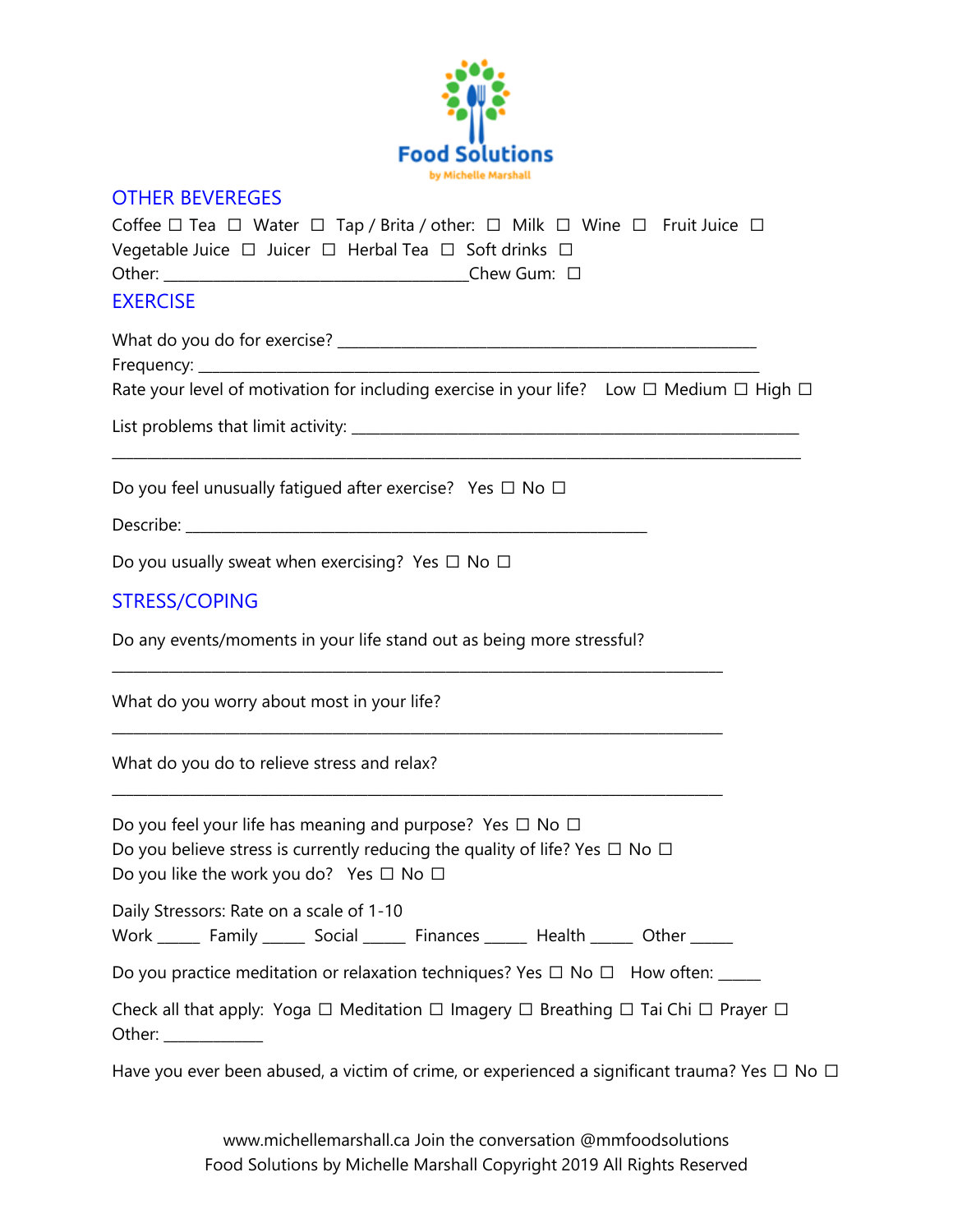

#### **SLEEP**

Average number of hours you sleep per night: \_\_\_\_\_\_\_\_\_ Do you feel rested upon awakening? Yes □ No □ Do you use sleeping aids? Yes □ No □ Describe your sleep routine:

# ROLES / RELATIONSHIPS

Single □ Married □ Divorced □ Long/Short Term Partnership □ Widow □

\_\_\_\_\_\_\_\_\_\_\_\_\_\_\_\_\_\_\_\_\_\_\_\_\_\_\_\_\_\_\_\_\_\_\_\_\_\_\_\_\_\_\_\_\_\_\_\_\_\_\_\_\_\_\_\_\_\_\_\_\_\_\_\_\_\_\_\_\_\_\_\_\_\_\_\_\_\_\_\_\_\_\_\_\_\_ \_\_\_\_\_\_\_\_\_\_\_\_\_\_\_\_\_\_\_\_\_\_\_\_\_\_\_\_\_\_\_\_\_\_\_\_\_\_\_\_\_\_\_\_\_\_\_\_\_\_\_\_\_\_\_\_\_\_\_\_\_\_\_\_\_\_\_\_\_\_\_\_\_\_\_\_\_\_\_\_\_\_\_\_\_\_ \_\_\_\_\_\_\_\_\_\_\_\_\_\_\_\_\_\_\_\_\_\_\_\_\_\_\_\_\_\_\_\_\_\_\_\_\_\_\_\_\_\_\_\_\_\_\_\_\_\_\_\_\_\_\_\_\_\_\_\_\_\_\_\_\_\_\_\_\_\_\_\_\_\_\_\_\_\_\_\_\_\_\_\_\_\_ \_\_\_\_\_\_\_\_\_\_\_\_\_\_\_\_\_\_\_\_\_\_\_\_\_\_\_\_\_\_\_\_\_\_\_\_\_\_\_\_\_\_\_\_\_\_\_\_\_\_\_\_\_\_\_\_\_\_\_\_\_\_\_\_\_\_\_\_\_\_\_\_\_\_\_\_\_\_\_\_\_\_\_\_\_\_

| Child's Name | Age | Gender |
|--------------|-----|--------|
|              |     |        |
|              |     |        |
|              |     |        |
|              |     |        |
|              |     |        |

Who are the people living in your household?